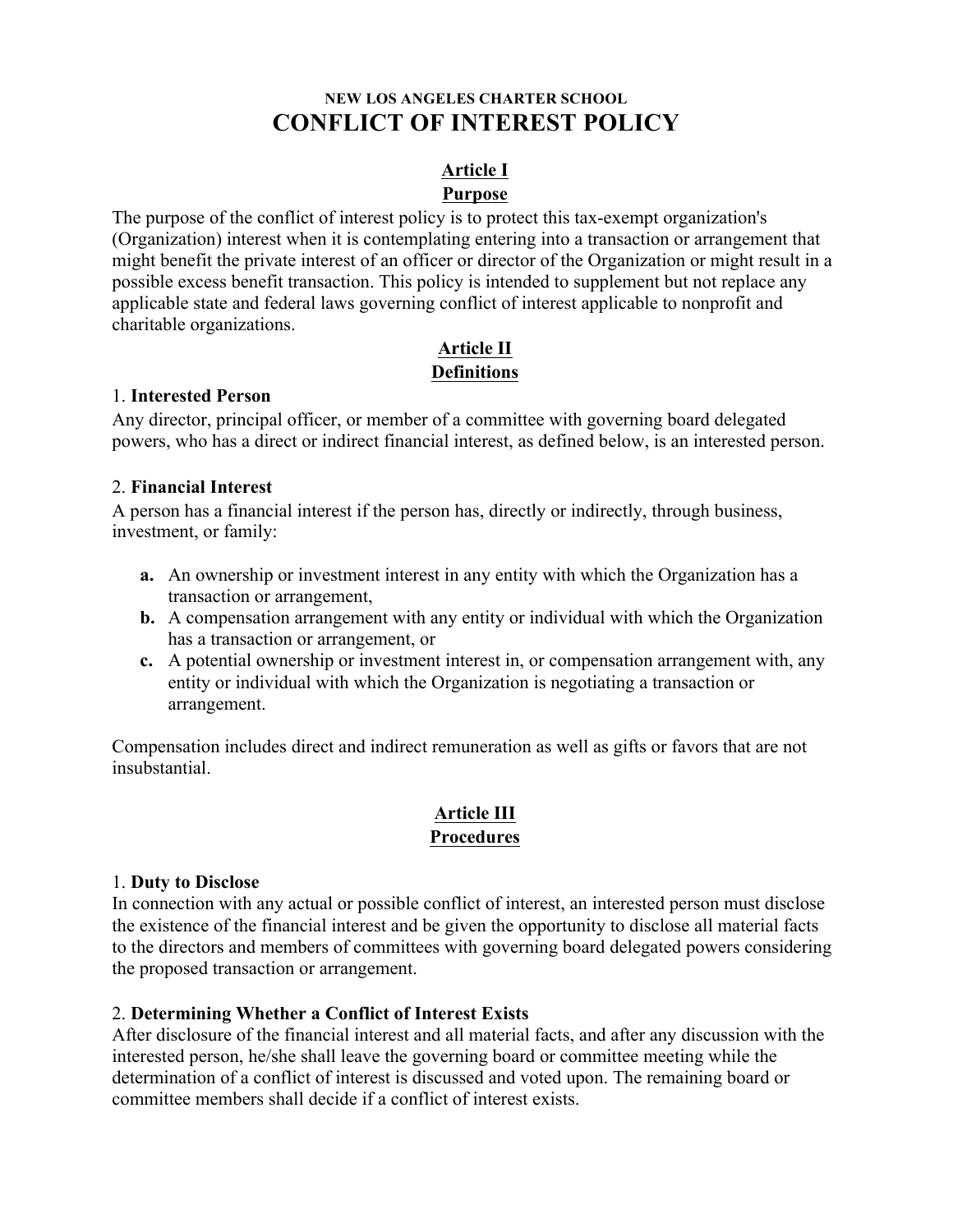#### 3. **Procedures for Addressing the Conflict of Interest**

- **a.** An interested person may make a presentation at the governing board or committee meeting, but after the presentation, he/she shall leave the meeting during the discussion of, and the vote on, the transaction or arrangement involving the possible conflict of interest.
- **b.** The chairperson of the governing board or committee shall, if appropriate, appoint a disinterested person or committee to investigate alternatives to the proposed transaction or arrangement.

#### 4. **Violations of the Conflicts of Interest Policy**

- **a.** If the governing board or committee has reasonable cause to believe a member has failed to disclose actual or possible conflicts of interest, it shall inform the member of the basis for such belief and afford the member an opportunity to explain the alleged failure to disclose.
- **b.** If, after hearing the member's response and after making further investigation as warranted by the circumstances, the governing board or committee determines the member has failed to disclose an actual or possible conflict of interest, it shall take appropriate disciplinary and corrective action.

### **Article IV Records of Proceedings**

The minutes of the governing board and all committees with board delegated powers shall contain:

- a. The names of the persons who disclosed or otherwise were found to have a financial interest in connection with an actual or possible conflict of interest, the nature of the financial interest, any action taken to determine whether a conflict of interest was present, and the governing board's or committee's decision as to whether a conflict of interest in fact existed.
- b. The names of the persons who were present for discussions and votes relating to the transaction or arrangement, the content of the discussion, including any alternatives to the proposed transaction or arrangement, and a record of any votes taken in connection with the proceedings.

# **Article V Compensation**

- a. A voting member of the governing board may not receive compensation, directly or indirectly, from the Organization for services.
- b. A voting member of any committee may not receive compensation, directly or indirectly, from the Organization for services.

### **Article VI Annual Statements**